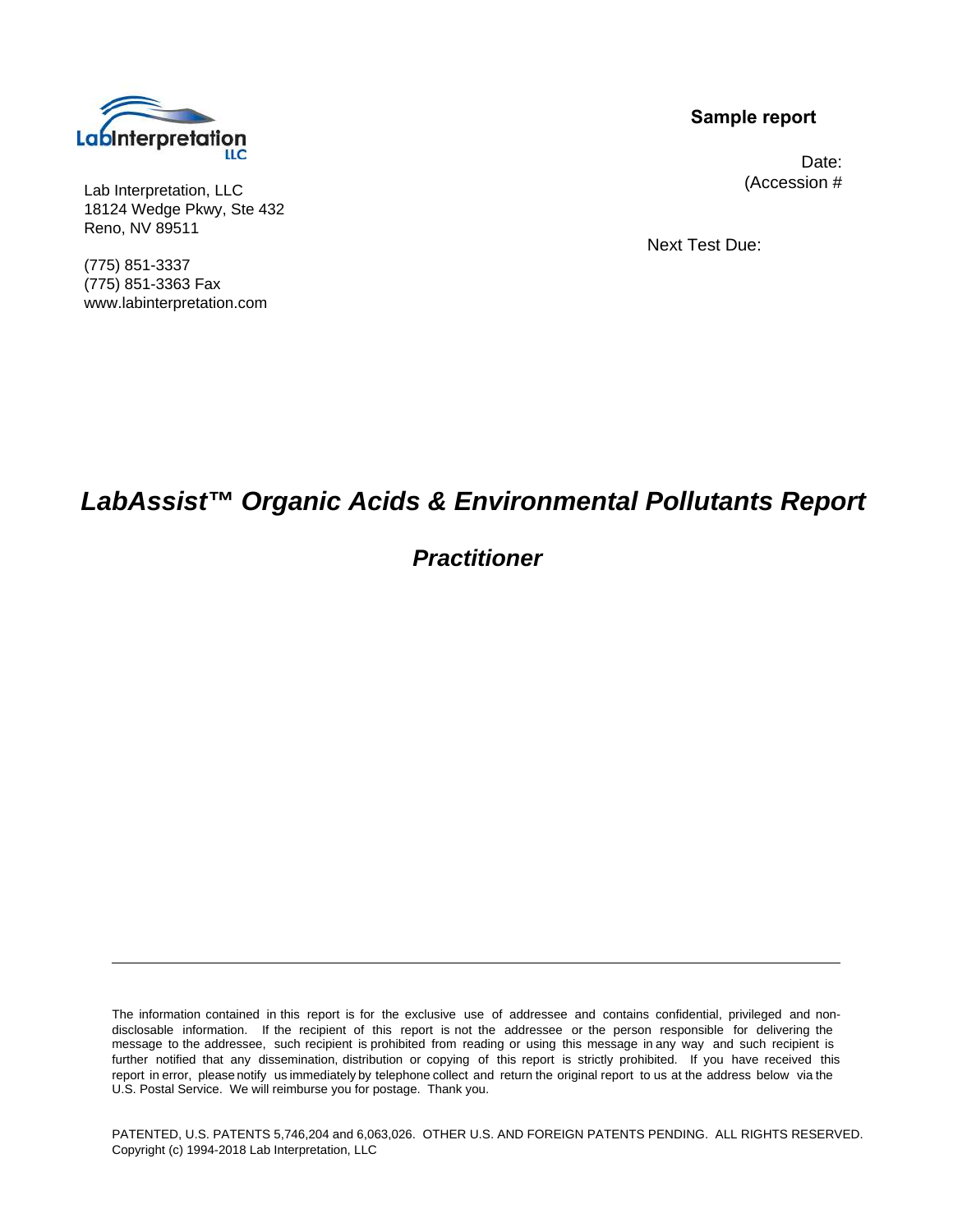### **Basic Status High/Low - Environmental Pollutants Exposure**

The % Status is the weighted deviation of the laboratory result.



|        |       |     |    | .                          |          |        |      |      |
|--------|-------|-----|----|----------------------------|----------|--------|------|------|
| $-40$  | $-20$ | 20  | 40 |                            | % Status | Result | Low  | High |
|        |       |     |    | droxyisobutyrate<br>a-Hvdr | 38.89    | 5.64   | 0.00 | 6.34 |
| $-25%$ |       | 25% |    |                            |          |        |      |      |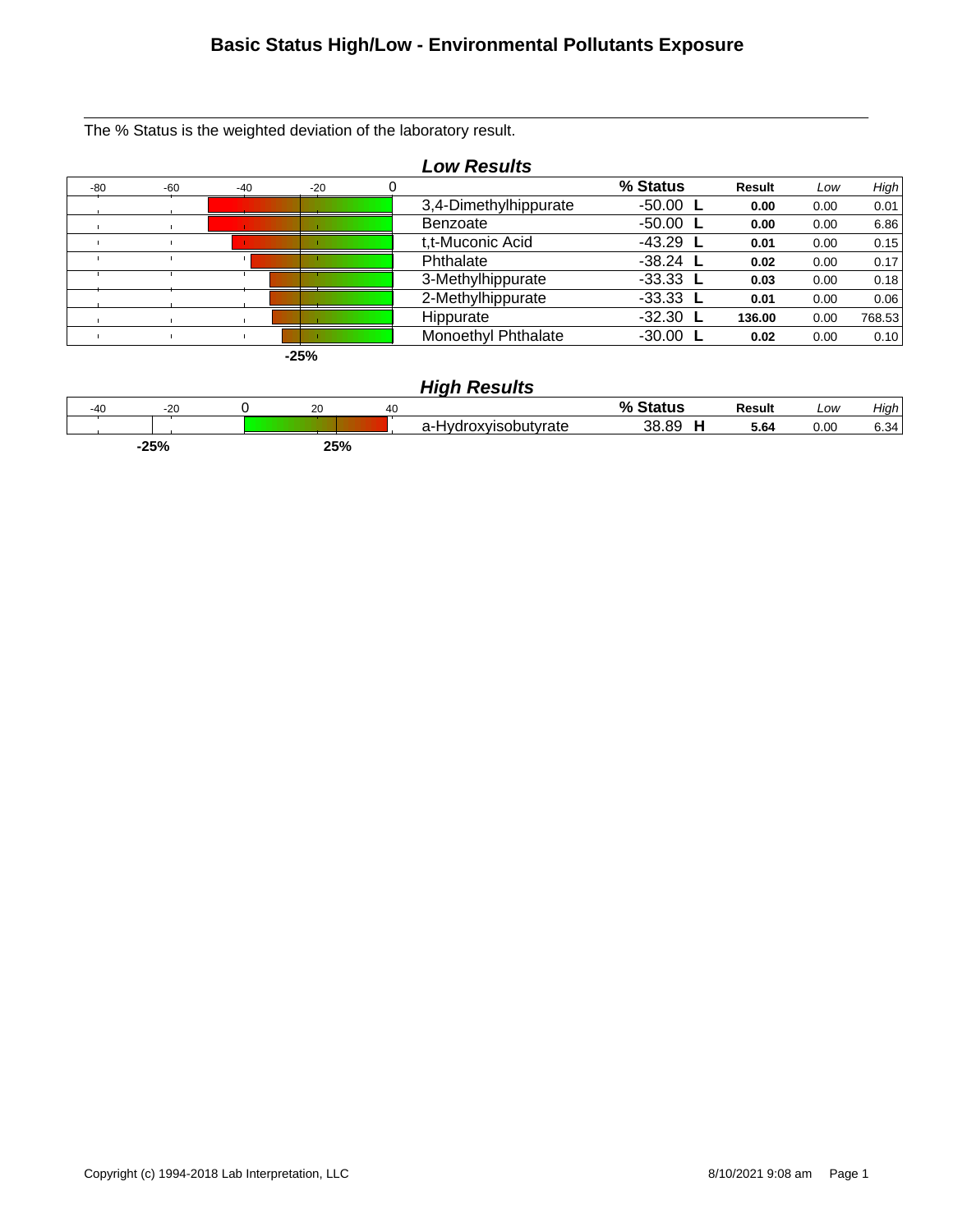The % Status is the weighted deviation of the laboratory result.



### **High Results**

| $-100$ | -50<br>-∪∪    | 50               | 100 | 70 | esuh<br>. | Low | .<br>Hıar |
|--------|---------------|------------------|-----|----|-----------|-----|-----------|
|        | ים ה<br>-2370 | oro/<br>7٥<br>∠J |     |    |           |     |           |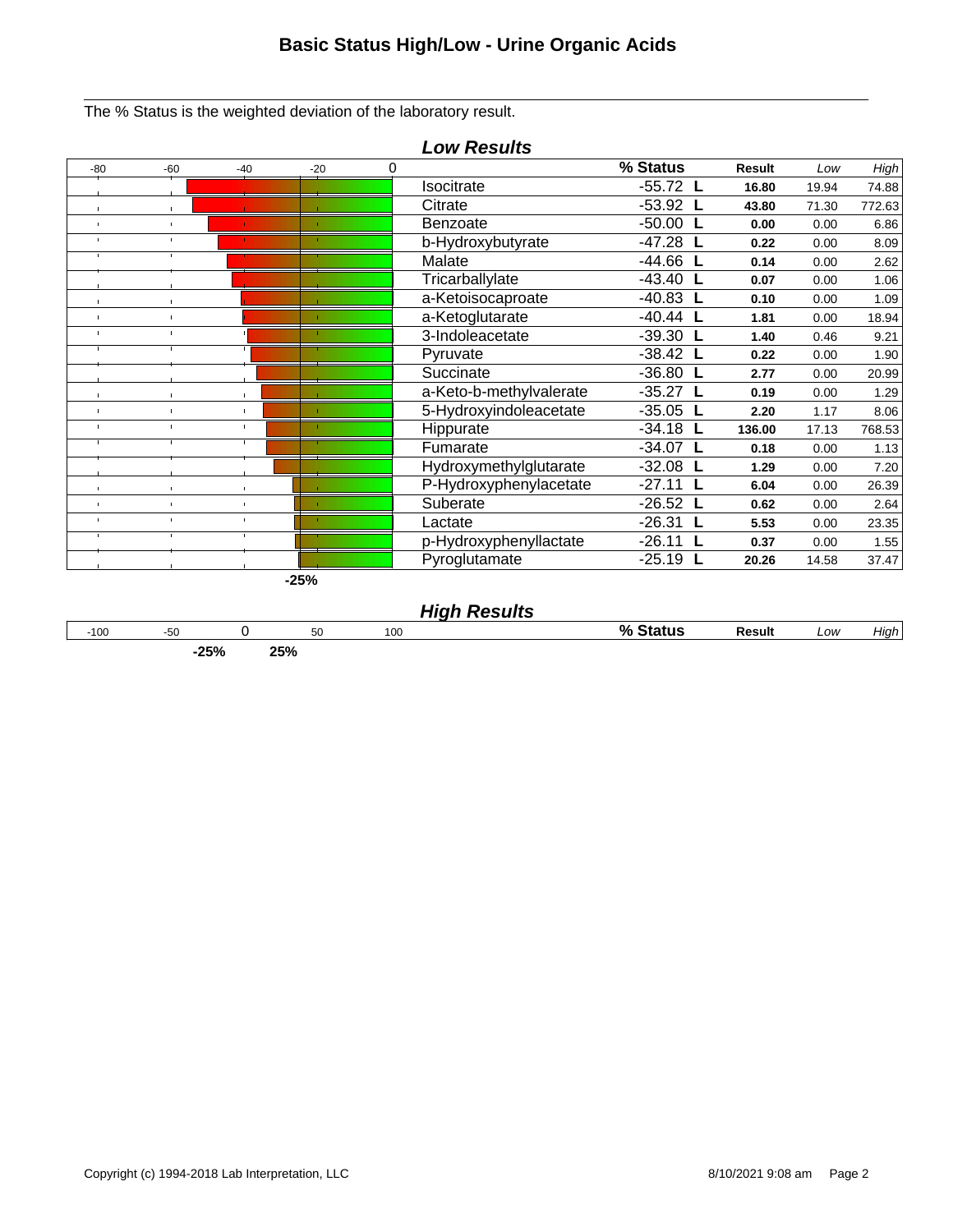# **Basic Status Alphabetic - Environmental Pollutants Exposure**

The % Status is the weighted deviation of the laboratory result relative to the range.

| $-100$         | $-50$  |     | 50 | 100 |                               | % Status         | Result | Low  | High   |
|----------------|--------|-----|----|-----|-------------------------------|------------------|--------|------|--------|
|                |        |     |    |     | 2-Methylhippurate             | $-33.33 L$       | 0.01   | 0.00 | 0.06   |
| $\blacksquare$ |        |     |    |     | 3,4-Dimethylhippurate         | $-50.00$ L       | 0.00   | 0.00 | 0.01   |
|                |        |     |    |     | 3-Methylhippurate             | $-33.33$ L       | 0.03   | 0.00 | 0.18   |
|                |        |     |    |     | a-Hydroxyisobutyrate          | 38.89 H          | 5.64   | 0.00 | 6.34   |
|                |        |     |    |     | <b>Benzoate</b>               | $-50.00$         | 0.00   | 0.00 | 6.86   |
|                |        |     |    |     | <b>Hippurate</b>              | $-32.30$ L       | 136.00 | 0.00 | 768.53 |
|                |        |     |    |     | $M + P$                       | $-5.74$          | 0.27   | 0.00 | 0.61   |
|                |        |     |    |     | Mandelate                     | 0.75             | 0.17   | 0.00 | 0.34   |
|                |        |     |    |     | <b>Monoethyl Phthalate</b>    | $-30.00 L$       | 0.02   | 0.00 | 0.10   |
|                |        |     |    |     | Phenylglyoxylate              | $-16.89$         | 0.10   | 0.00 | 0.30   |
|                |        |     |    |     | <b>Phthalate</b>              | $-38.24$ L       | 0.02   | 0.00 | 0.17   |
|                |        |     |    |     | p-Hydroxybenzoate             | $-1.05$          | 0.70   | 0.00 | 1.43   |
|                |        |     |    |     | Quinolinate                   | $-1.58$          | 2.60   | 0.00 | 5.37   |
|                |        |     |    |     | t.t-Muconic Acid              | $-43.29$<br>- 1. | 0.01   | 0.00 | 0.15   |
|                | $-25%$ | 25% |    |     | <b>Total Status Deviation</b> | 26.81            |        |      |        |
|                |        |     |    |     | <b>Total Status Skew</b>      | $-21.15$         |        |      |        |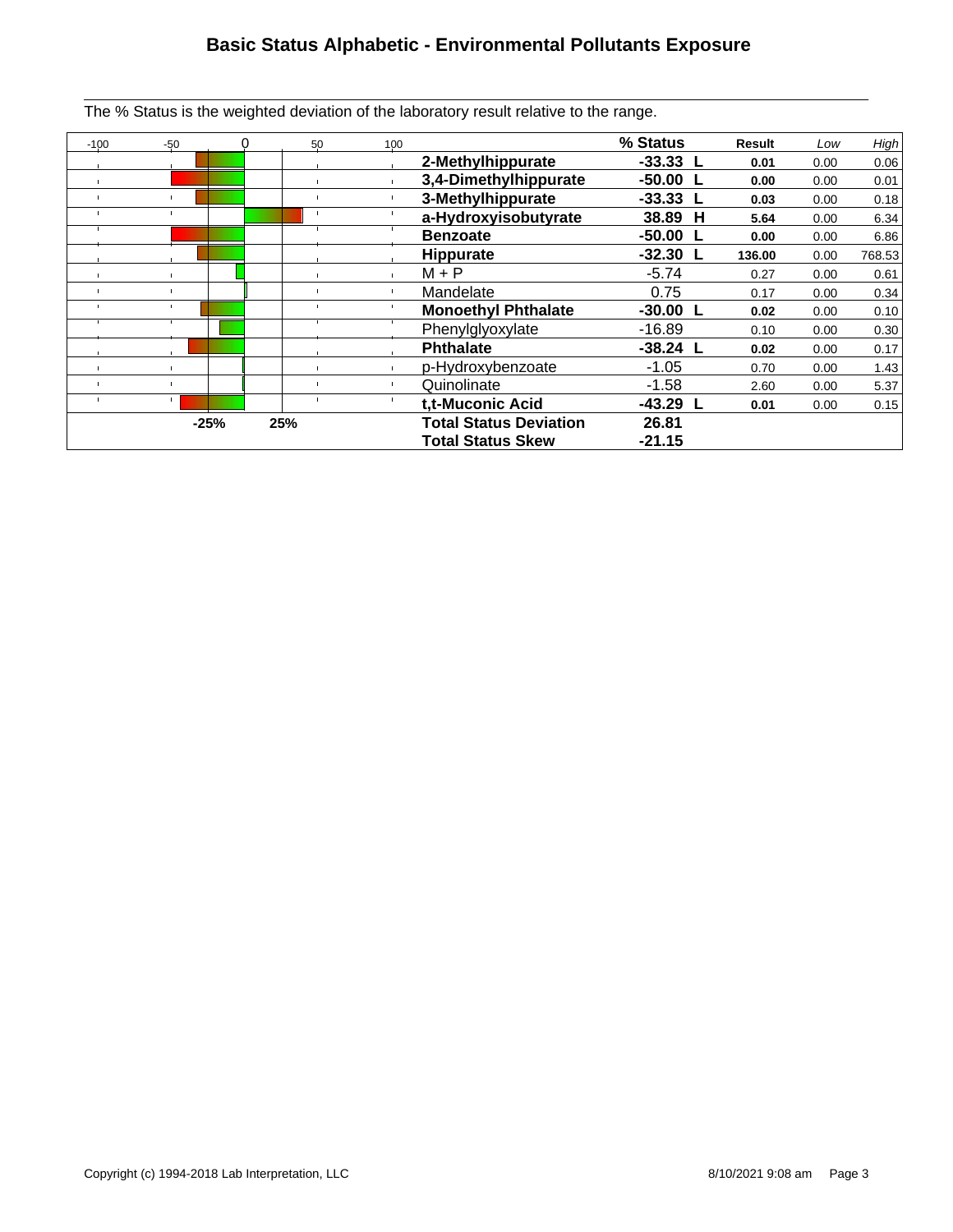The % Status is the weighted deviation of the laboratory result relative to the range.

| $-100$         | $-50$          | $\Omega$ | 50            | 100            |                               | % Status   | <b>Result</b> | Low   | High   |
|----------------|----------------|----------|---------------|----------------|-------------------------------|------------|---------------|-------|--------|
|                |                |          | $\mathbf{r}$  |                | 2-Hydroxyphenylacetate        | $-3.92$    | 0.57          | 0.00  | 1.24   |
|                | $\mathbf{L}$   |          | $\mathbf{r}$  | T.             | 3-Indoleacetate               | $-39.30 L$ | 1.40          | 0.46  | 9.21   |
|                | $\mathbf{r}$   |          | $\mathbf{r}$  |                | 5-Hydroxyindoleacetate        | $-35.05$ L | 2.20          | 1.17  | 8.06   |
| $\mathbf{I}$   | $\mathbf{I}$   |          | $\mathbf{I}$  |                | Adipate                       | $-19.47$   | 1.35          | 0.00  | 4.42   |
|                |                |          |               |                | a-Hydroxybutyrate             | $-19.35$   | 0.38          | 0.00  | 1.24   |
|                |                |          |               |                | a-Keto-b-methylvalerate       | $-35.27 L$ | 0.19          | 0.00  | 1.29   |
|                |                |          |               | î.             | a-Ketoglutarate               | $-40.44 L$ | 1.81          | 0.00  | 18.94  |
|                | $\bar{\Gamma}$ |          | $\mathbf{r}$  | Ť.             | a-Ketoisocaproate             | $-40.83$ L | 0.10          | 0.00  | 1.09   |
|                | $\mathbf{I}$   |          | $\mathbb{L}$  |                | a-Ketoisovalerate             | 6.68       | 0.28          | 0.00  | 0.49   |
|                |                |          |               |                | <b>Benzoate</b>               | $-50.00 L$ | 0.00          | 0.00  | 6.86   |
|                |                |          |               |                | b-Hydroxybutyrate             | $-47.28$ L | 0.22          | 0.00  | 8.09   |
|                | $\mathbf{r}$   |          | $\mathbb{L}$  | $\mathbf{r}$   | b-Hydroxyisovalerate          | 12.30      | 5.52          | 0.00  | 8.86   |
| $\mathbf{I}$   | $\mathbf{I}$   |          | $\mathbf{L}$  |                | cis-Aconitate                 | $-20.89$   | 11.80         | 0.00  | 40.54  |
| $\mathbf{I}$   |                |          | $\mathbf{I}$  |                | <b>Citrate</b>                | $-53.92$ L | 43.80         | 71.30 | 772.63 |
|                |                |          |               |                | Ethylmalonate                 | $-8.48$    | 1.61          | 0.00  | 3.88   |
|                |                |          |               |                | <b>Fumarate</b>               | $-34.07 L$ | 0.18          | 0.00  | 1.13   |
|                |                |          | $\mathbf{r}$  |                | Hippurate                     | $-34.18$ L | 136.00        | 17.13 | 768.53 |
| $\mathbf{I}$   | $\mathbf{L}$   |          | $\mathbf{L}$  | T.             | Homovanillate                 | $-22.37$   | 1.84          | 0.00  | 6.66   |
| $\blacksquare$ | $\mathbf{I}$   |          | $\mathbf{I}$  | $\mathbb{L}$   | Hydroxymethylglutarate        | $-32.08$ L | 1.29          | 0.00  | 7.20   |
|                |                |          |               |                | <b>Isocitrate</b>             | $-55.72$ L | 16.80         | 19.94 | 74.88  |
|                |                |          |               |                | Kynurenate                    | $-6.22$    | 1.09          | 0.00  | 2.49   |
| $\mathbf{I}$   | $\mathbf{L}$   |          | $\mathbf{L}$  | $\bar{\Gamma}$ | Lactate                       | $-26.31 L$ | 5.53          | 0.00  | 23.35  |
| $\mathbf{I}$   | $\mathbf{L}$   |          | $\bar{\rm I}$ | f,             | <b>Malate</b>                 | $-44.66 L$ | 0.14          | 0.00  | 2.62   |
| $\mathbf{L}$   | $\mathbf{I}$   |          | $\mathbf{I}$  | $\mathbf{I}$   | Methylmalonate                | $-9.73$    | 0.66          | 0.00  | 1.64   |
|                |                |          |               |                | Methylsuccinate               | $-20.45$   | 0.65          | 0.00  | 2.20   |
|                |                |          |               |                | Orotate                       | $-15.38$   | 0.36          | 0.00  | 1.04   |
|                |                |          | $\mathbf{r}$  |                | p-Hydroxybenzoate             | $-1.05$    | 0.70          | 0.00  | 1.43   |
| $\mathbf{r}$   | $\mathbf{r}$   |          | $\bar{1}$     | ĭ.             | P-Hydroxyphenylacetate        | $-27.11 L$ | 6.04          | 0.00  | 26.39  |
|                | $\mathbf{I}$   |          | $\mathbf{I}$  |                | p-Hydroxyphenyllactate        | $-26.11 L$ | 0.37          | 0.00  | 1.55   |
|                |                |          |               |                | Pyroglutamate                 | $-25.19$ L | 20.26         | 14.58 | 37.47  |
|                |                |          |               |                | Pyruvate                      | $-38.42 L$ | 0.22          | 0.00  | 1.90   |
| $\mathbf{r}$   | $\bar{\Gamma}$ |          | $\mathbf{L}$  | $\mathbf{r}$   | Quinolinate                   | $-1.58$    | 2.60          | 0.00  | 5.37   |
| $\mathbf{I}$   | $\mathbf{L}$   |          | $\mathbb{L}$  |                | <b>Suberate</b>               | $-26.52 L$ | 0.62          | 0.00  | 2.64   |
|                |                |          | $\mathbf{r}$  |                | <b>Succinate</b>              | $-36.80 L$ | 2.77          | 0.00  | 20.99  |
|                |                |          |               |                | <b>Tricarballylate</b>        | $-43.40 L$ | 0.07          | 0.00  | 1.06   |
|                |                |          |               |                | Vanilmandelate                | 8.79       | 2.14          | 0.00  | 3.64   |
|                | $-25%$         |          | 25%           |                | <b>Total Status Deviation</b> | 27.57      |               |       |        |
|                |                |          |               |                | <b>Total Status Skew</b>      | $-21.74$   |               |       |        |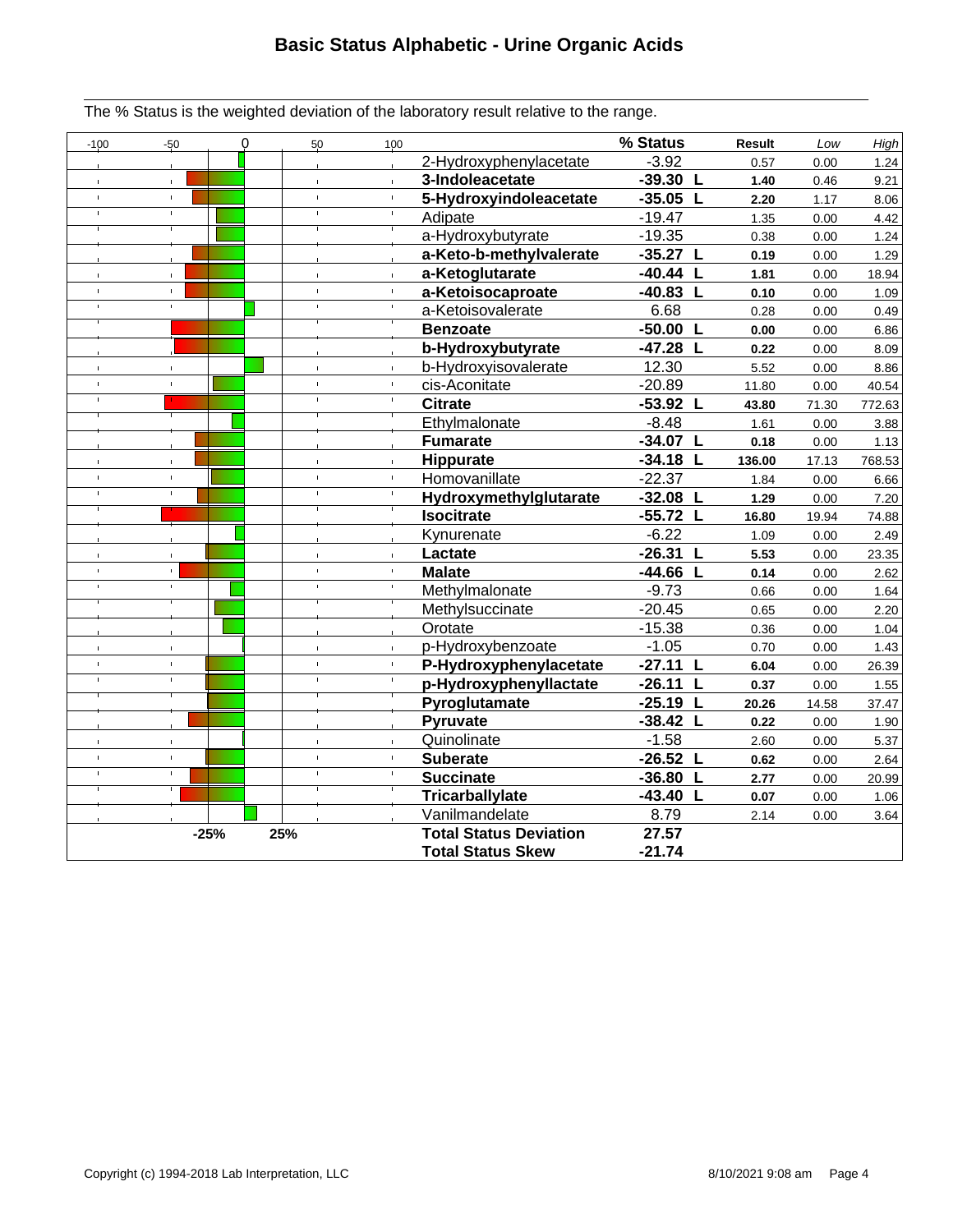| <b>Nutritional Support</b><br>The following supplements may help to balance your biochemistry. Consult your practitioner. |                                          |
|---------------------------------------------------------------------------------------------------------------------------|------------------------------------------|
| 1-Amino Acid Complex<br>8-10 grams daily                                                                                  | 1-Amino Acid Complex<br>8-10 grams daily |
| 2-5-Hydroxytryptophan<br>100 mg                                                                                           |                                          |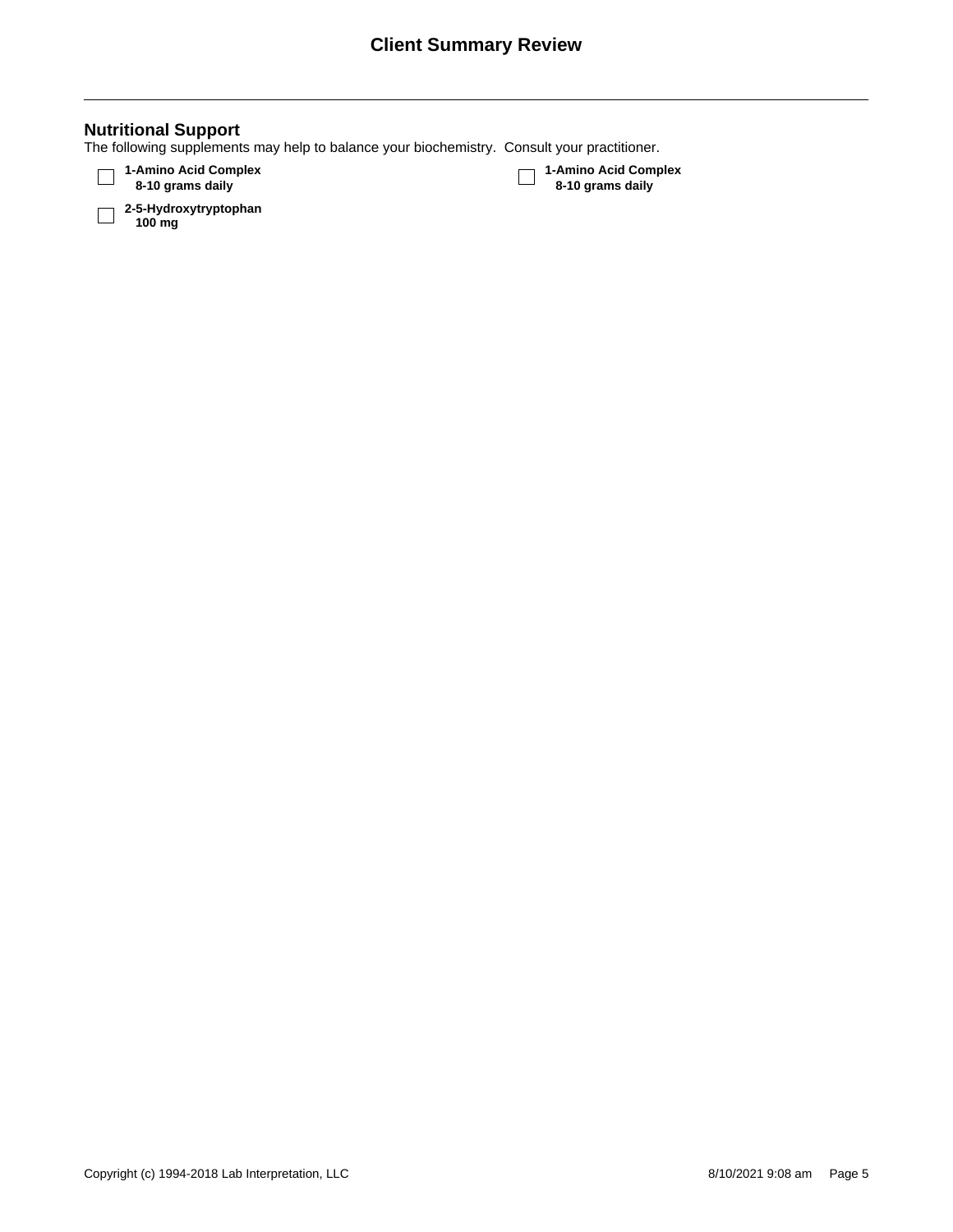### **Out-Of-Balance Panel Values**

The following panels have a PSD of greater than 25% indicating need for further review. PSD is the Panel Status Deviation, or the average imbalance of that subset of results. The PSS is the Panel Status Skew, or the direction, negative (deficiency) or positive (excess), of that subset of results.

| <b>Panel Name</b>             | PSD    | <b>PSS</b> |
|-------------------------------|--------|------------|
| <b>Energy Production</b>      | 39.82% | $-39.82%$  |
| Carbohydrate Metabolism       | 32.84% | $-32.84%$  |
| <b>CAC Cycle Ratios</b>       | 30.86% | $-3.02%$   |
| <b>Personal Care Products</b> | 28.14% | $-28.14%$  |
| <b>BCAA Catabolism</b>        | 27.59% | $-23.14%$  |
| <b>Water Sources</b>          | 26.98% | $-15.66%$  |

### **Lab Reported out-of-range Values**

The following results are out-of-range (as reported by the lab), and should be carefully reviewed.

#### **CA Cycle Phase 3 ( 66.02%)**

A high result may be indicative of the lack B-complex nutrients and/or an array of amino acids especially aspartic acid. Supplementing a balanced amino acid blend with a B-complex may help bring a surge of energy. This phase of the citric acid cycle is the movement from Isocitrate to a-ketoglutarate.

#### **CA Cycle Phase 6 ( -60.31%)**

The last phase of the citric acid cycle, this stage marks the conversion of Fumarate into Malate. When the ratio is low, this may signify that the body is not refilling its losses along the entire cycle. Supplementing with a broad spectrum amino acid along with niacin may help restore balance.

#### **Isocitrate ( -55.72%)**

Low levels of isocitrate in urine may be indicative of inadequate supplies of amino acids.

#### **Citrate ( -53.92%)**

Citrate (citric acid) is a weak organic acid within the citric acid cycle. A low reading of this organic acid may be indicative of an amino acid deficiency or a problem with metabolism. Also, a low level is linked to an increased risk of kidney stones, both the calcium and cysteine related stones. Potassium citrate supplementation may be helpful.

#### **3,4-Dimethylhippurate ( -50.00%)**

A low reading such as this is desirable for this marker although it may indicate an inability to excrete the solvent trimethylbenzene.

#### **Benzoate ( -50.00%)**

A low reading in today's environmentally toxic world may indicate a poor phase I detoxification capability.

#### **Benzoate ( -50.00%)**

A low reading in today's environmentally toxic world may indicate a poor phase I detoxification capability.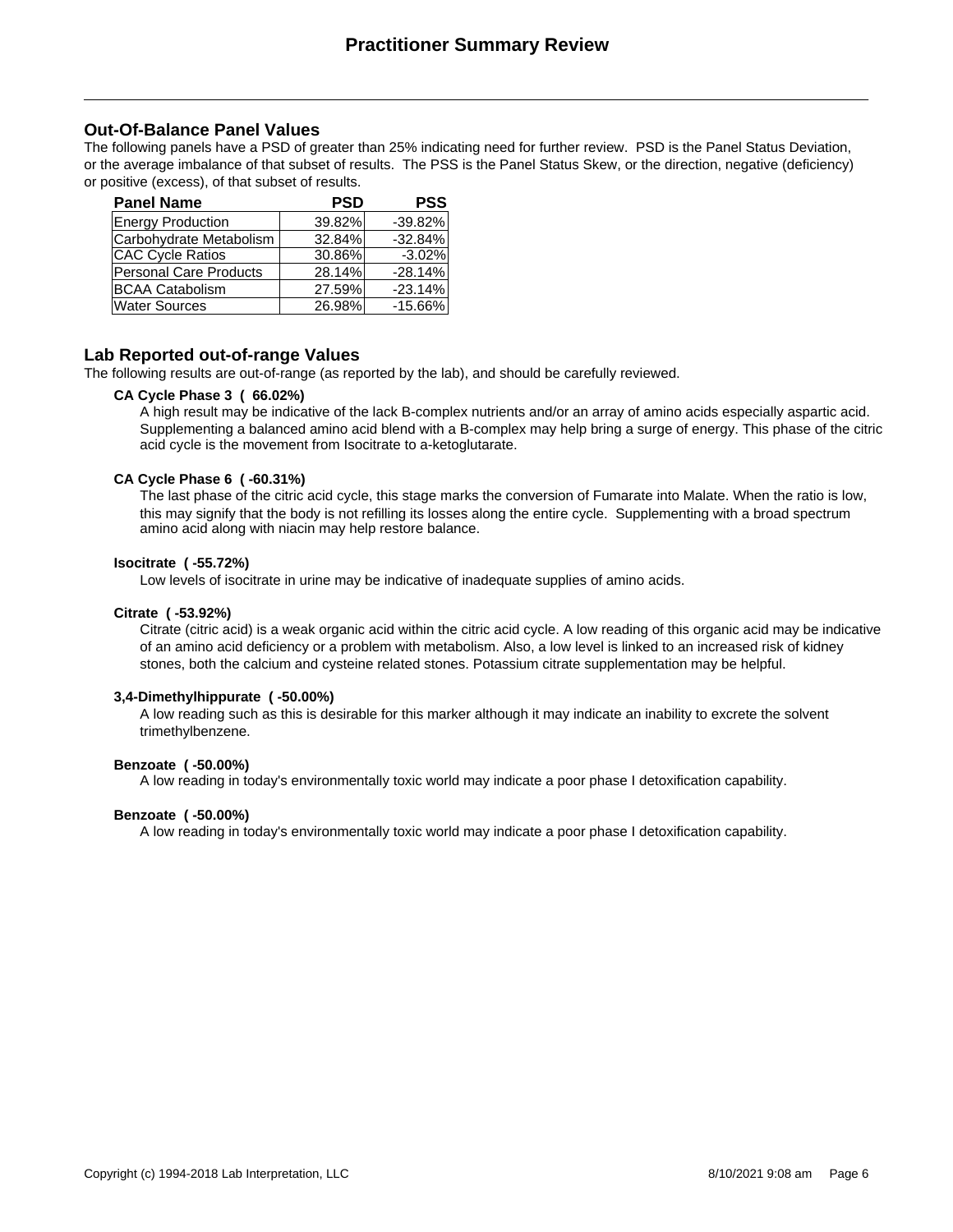# **Nutrition - Detail**

Nutritional and herbal information contained in this report is based upon research related to imbalances in your chemistry. The recommendations are based upon the information provided, without interpretation. This must be done with the help of your qualified health care professional.

| <b>1-Amino Acid Complex</b> 8-10 grams daily<br>Imbalanced levels of these organic acids may indicate poor amino acid<br>levels. The addition of a balanced amino acid supplement is helpful in<br>resolving this deficiency.                                                                                                                                                                                                              | Decreased<br>Citrate<br>Succinate          | <b>Rationale</b><br><b>Normal</b> | <b>Increased</b>                    |
|--------------------------------------------------------------------------------------------------------------------------------------------------------------------------------------------------------------------------------------------------------------------------------------------------------------------------------------------------------------------------------------------------------------------------------------------|--------------------------------------------|-----------------------------------|-------------------------------------|
| 1-Amino Acid Complex 8-10 grams daily<br>A pattern suggesting amino acid insufficiency may be due to inadequate<br>protein intake, chronic illness or malabsorption. Review dietary intake,<br>assess bacterial flora for adequate balance and the presence of<br>pathogens, and evaluate digestive/pancreatic function. Intake of an<br>individualized free-form amino acid supplement with appropriate nutrient<br>cofactors is advised. | Decreased                                  | <b>Normal</b>                     | Increased<br><b>CA Cycle Return</b> |
| 2-5-Hydroxytryptophan 100 mg<br>Serotonin is an important neurotransmitter made from the amino acid<br>Tryptophan. 5-Hydroxyindolacetate is a metabolite of serotonin so a low                                                                                                                                                                                                                                                             | <b>Decreased</b><br>5-Hydroxyindoleacetate | <b>Normal</b>                     | <b>Increased</b>                    |

result of this organic acid may indicate a tryptophan deficiency.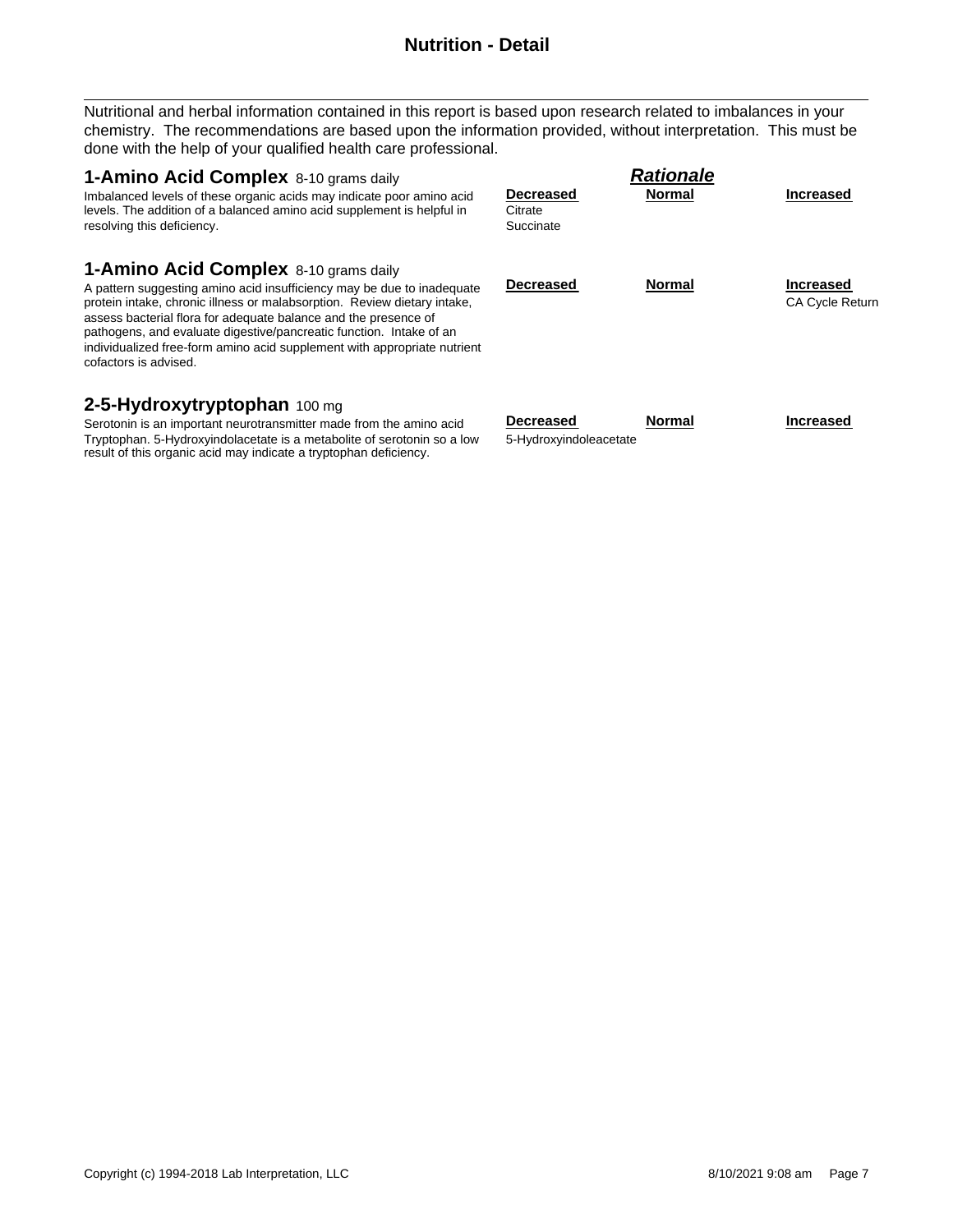### **Drug Interactions**

Drugs listed below tend to further aggravate elements of blood chemistry that are out of range (H or L). The (#) after each drug denotes the number of times that drug is flagged as being potentially harmful.

Imipramine **Lithium Carbonate** MAO Inhibitors Methyldopa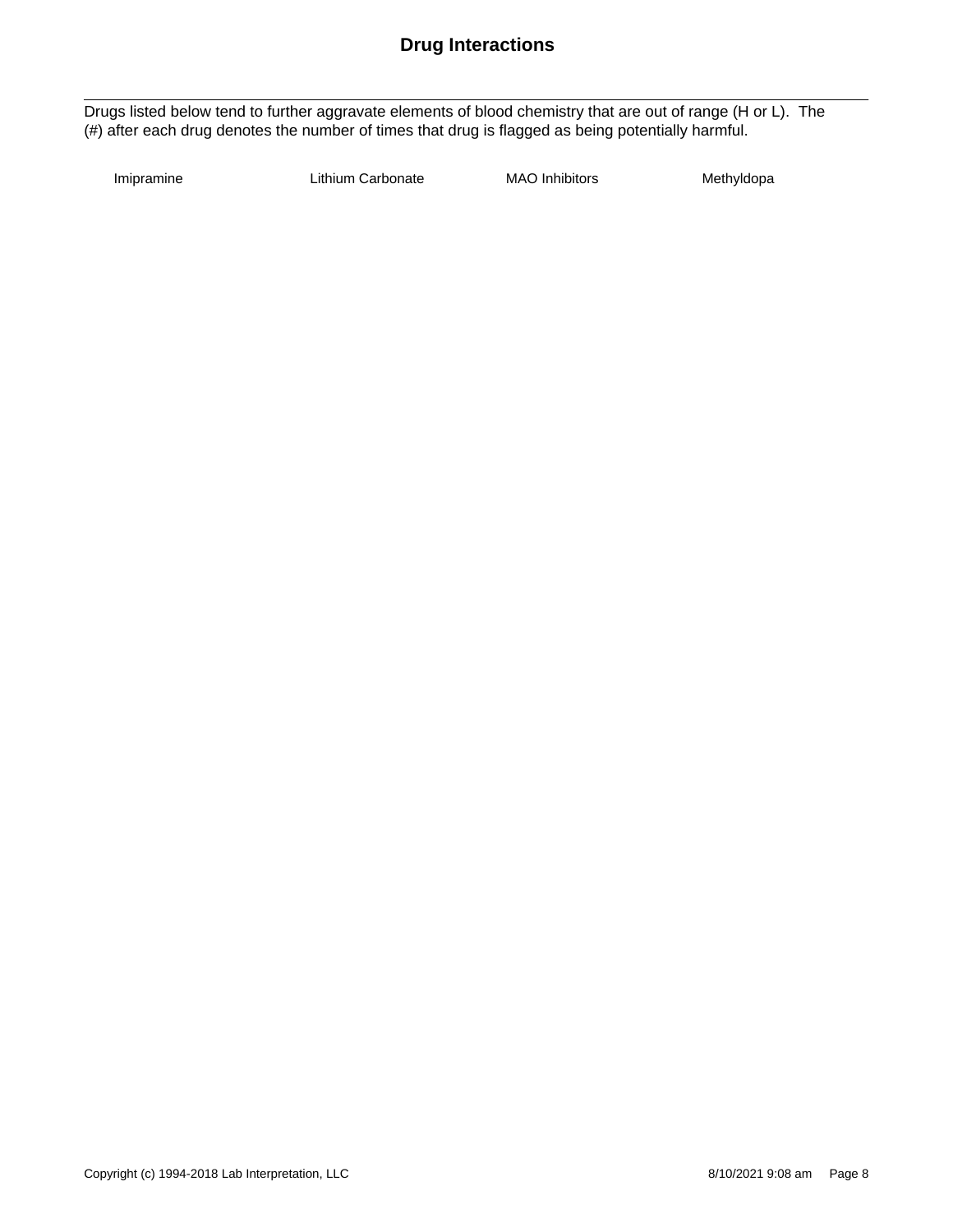# **Panel/Subset Report**

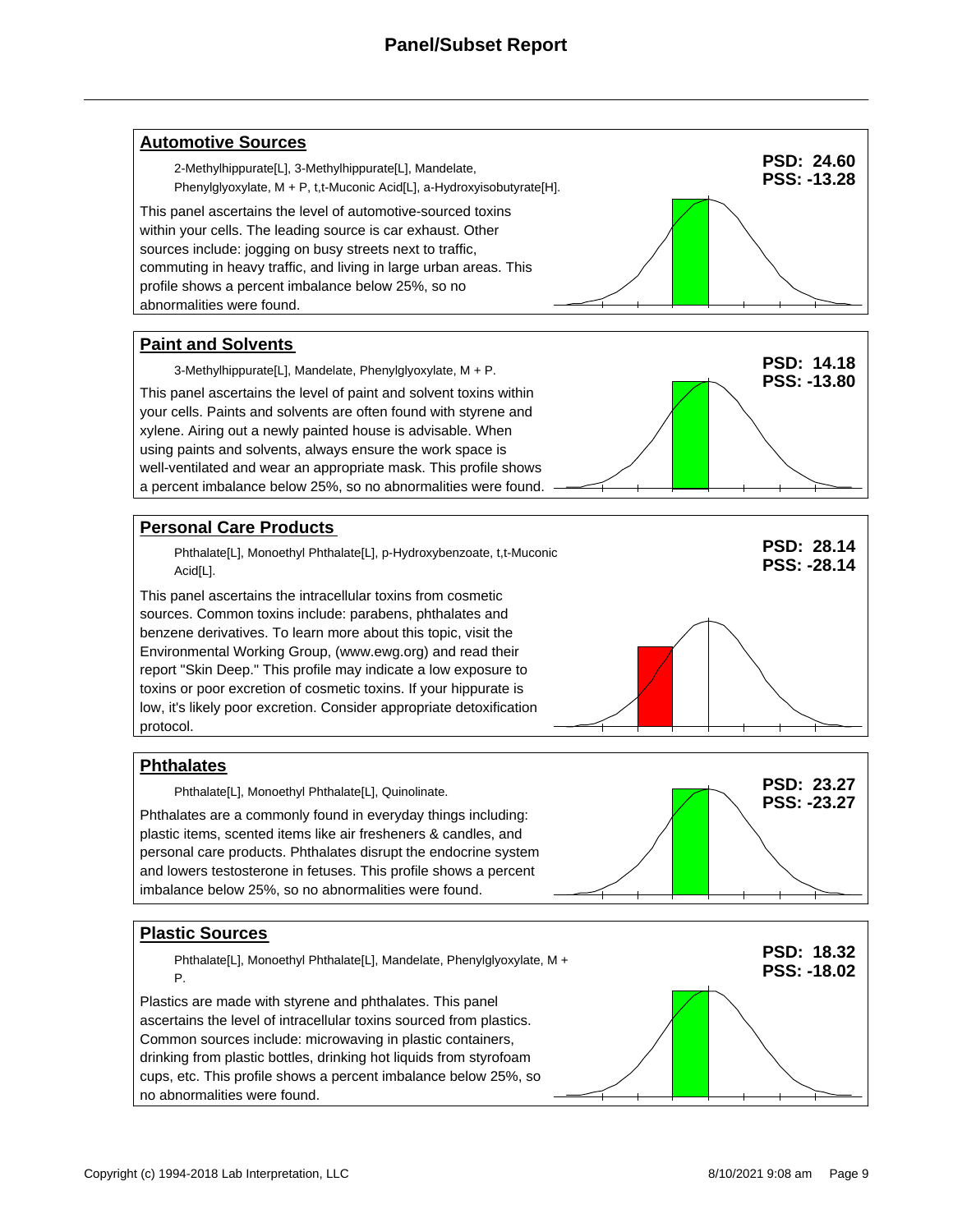### **Panel/Subset Report**

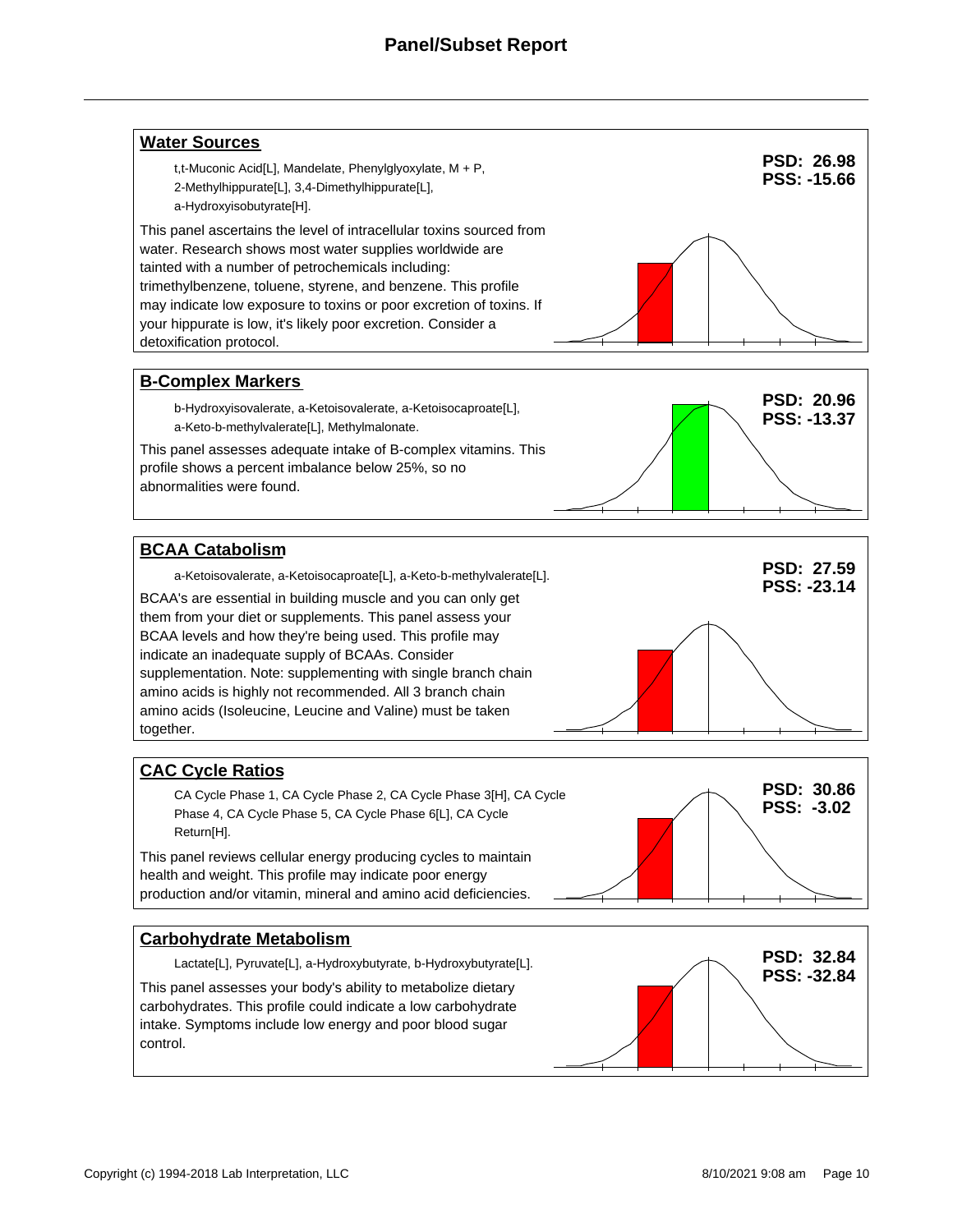### **Panel/Subset Report**